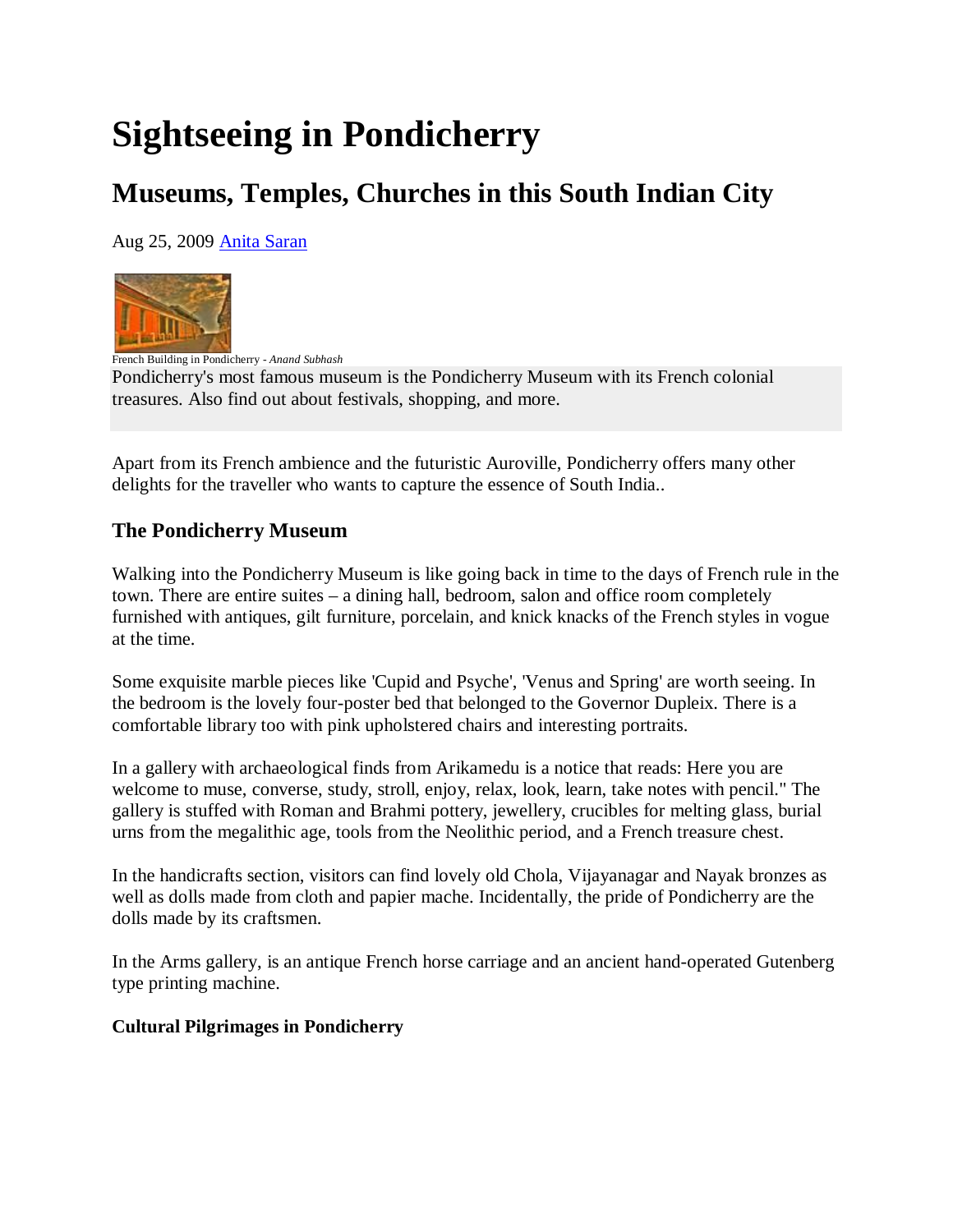The Bharaathi and Bharathidasan Memorial Museums are the houses of the famous Tamil poets – Subramanya Bharathi and Kanakasubburatnam or Bharathidasan, disciple of the poet-patriot, Bharathi. These museums are cultural pilgrimages of the Tamil people.

The Maison Ananda Rangapillai is a beautiful blend of French and Indian architectural styles. This museum used to be the house of Ananda Rangapillai, a courtier of Dupleix. Rangapillai maintained a diary from 1736-1760, which is an invaluable historical record of French rule in India.

### **Architecture in Pondicherry**

The RajNivas, a magnificent typically French palace beckons the visitor to Pondicherry with chandeliers in the hall, seen through the gate. Dupleix lived here once and now it is the residence of the Lieutenant -Governor. On the lawn stands a sculpture of Lord Vishnu as the Varaha (boar) 'avatar', holding the earth goddess, Lakshmi. Opposite is the Governemnt Park with its flowers and fountains, one of them as old as the era of Napoleon III (1852-1870).

#### **Keeping French Tradition Alive in Pondicherry**

The Alliance Francaise and the French Institute keep French traditions alive in Pondicherry. The French Institute conducts studies in Indian culture, ecology and biological sciences.

### **Pondicherry Temples and Churches**

There are many temples in and around Pondicherry built by the Chola kings between 10th-12th centuries. At the Manakula Vinayagar Temple, on Rue d' Orleans, devotees seek blessings

For new undertakings. At Vilayanur, is the 17th century Sri Tirukameswarar Temple. The Thiruvandar Temple dedicated to Shiva has 7th century sculpture.

The Gothic-style Sacred Heart Church facing the sea has lovely stained glass windows through which the sun filters in orange and violet rays onto the ornate altar.

The Eglise de Notre Dame de Anges, built in the Roman style, has a portrait of Our Lady of Assumption, presented by Napoleon III.

In the style of the Basilica at Lourdes is the Eglise de Notre Dame de Lourdes. France gifted the statue of Our Lady to this church in 1877. There is a tank within the church an unusual feature.

The Sama Koil Church, once a temple of Shiva, has Our Lady with the crescent moon at her feet within an alcove above the tall entrance. The grotto is very beautiful, covered with vines and a lovely image of The Virgin being worshipped by a woman on her knees.

The Botanical Gardens with its towering trees begun in 1826, has a collection of rare plants from India and abroad. The aquarium contains some decorative fish.